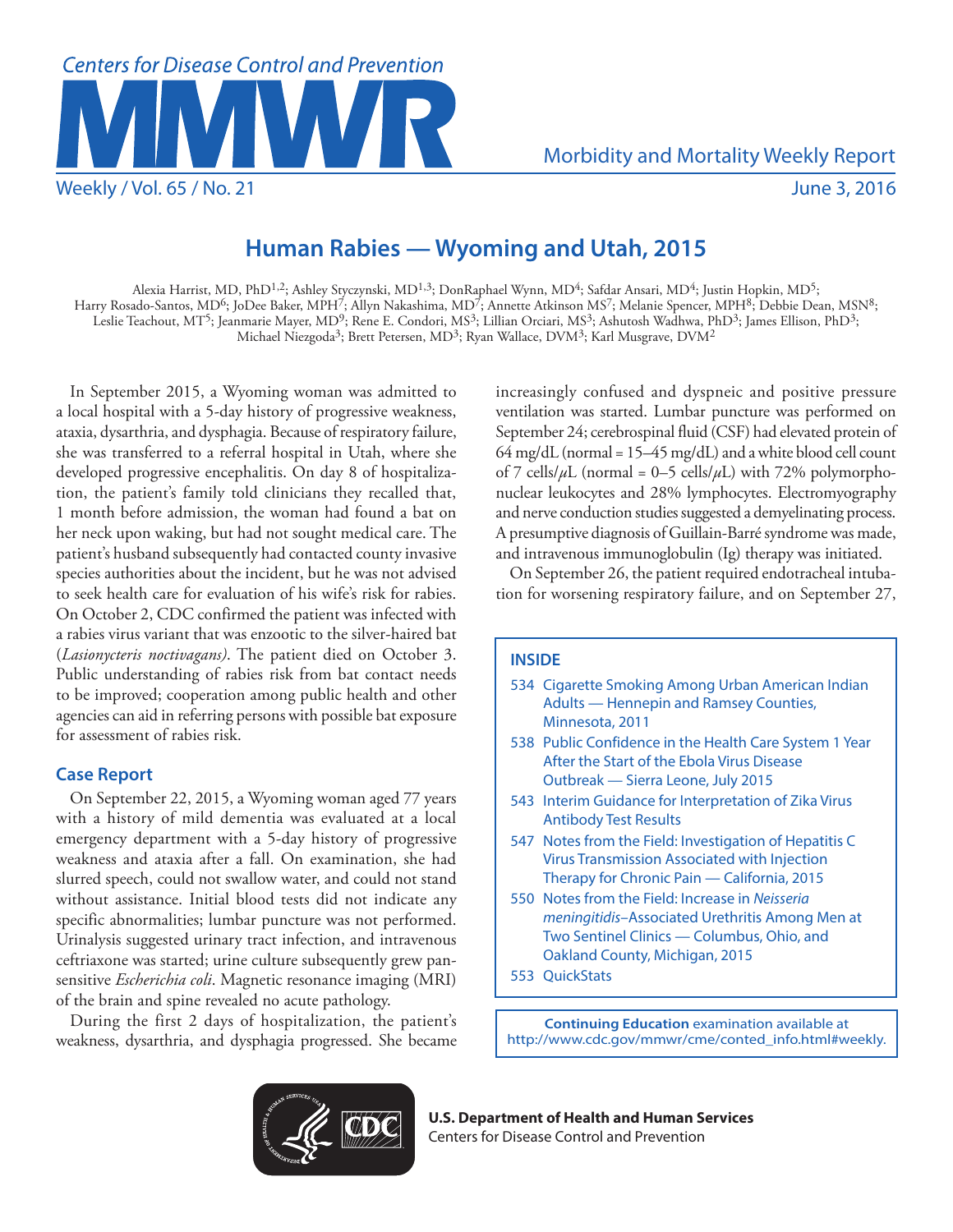she was transferred to a referral hospital in Utah. Examination on arrival revealed near complete quadriplegia and spontaneous myoclonus. During the next 5 days the woman became comatose. Repeat brain and spine MRI revealed new enhancement of the dura, trigeminal nerve, and cauda equina, indicative of a central infiltrative process. Tests of blood and CSF for infectious, oncologic, and autoimmune etiologies were unrevealing.

On September 30 (13 days after initial symptom onset and day 8 of hospitalization), family members reported that on August 22, 2015, the patient awoke at night in her home with a bat on her neck, which she swatted away with her hand (Figure). She immediately washed her hand with soap and water; her husband examined her for bite wounds and found none. She did not seek medical attention. Her husband captured the bat with gloved hands and released it outside.

On October 1, the Utah Department of Health coordinated the collection and shipment of specimens to CDC for rabies virus diagnostic evaluation. Rabies virus RNA was detected in nuchal skin biopsy and saliva by reverse transcription–polymerase chain reaction. Rabies virus antigens were found in nuchal skin biopsy by direct fluorescent antibody testing, and rabies IgM and IgG were detected in CSF and serum by indirect fluorescent-antibody assay, and confirmed by the rapid fluorescent focus inhibition test. The rabies virus variant was identified as one enzootic to the silver-haired bat (*Lasionycteris noctivagans*). The woman died on October 3, 2015. She was the first Wyoming resident with confirmed rabies virus infection since the state began documenting reportable infectious diseases in 1911.

## **Public Health Investigation**

After rabies infection was confirmed on October 2, Salt Lake County Health Department and Wyoming Department of Health (WDH) personnel interviewed 15 family members and community contacts to assess rabies exposure risk from contact with the patient and from bat encounters in the patient's home. The patient's husband and one other family member required postexposure prophylaxis (PEP) because of potential contact with the woman's saliva through kissing or sharing of food and drinks during the woman's infectious period. Because rabies virus can be shed in saliva and tears 2 weeks before symptom onset, the infectious period began on September 4, 2015, 2 weeks before she fell at home on September 18 (Figure). The patient's husband also required PEP because of his potential bat exposure on August 22. Two other contacts chose to receive PEP although they did not report exposures that would constitute increased risk for acquiring rabies (Table) (*1*).

WDH worked with the Wyoming hospital to assess rabies exposure risk among the patient's health care providers. The employee health department at the Utah hospital instructed personnel with potential exposure of nonintact skin or mucous membranes to the patient's saliva, tears, respiratory tract secretions, CSF, or nuchal biopsy specimens to discuss PEP with the employee health medical director. Between the Wyoming and Utah hospitals, 100 health care providers had cared for the patient; 22 (22%) received PEP (Table).

The *MMWR* series of publications is published by the Center for Surveillance, Epidemiology, and Laboratory Services, Centers for Disease Control and Prevention (CDC), U.S. Department of Health and Human Services, Atlanta, GA 30329-4027.

**Suggested citation:** [Author names; first three, then et al., if more than six.] [Report title]. MMWR Morb Mortal Wkly Rep 2016;65:[inclusive page numbers].

# **Centers for Disease Control and Prevention**

Thomas R. Frieden, MD, MPH, *Director* Harold W. Jaffe, MD, MA, *Associate Director for Science* Joanne Cono, MD, ScM, *Director, Office of Science Quality*  Chesley L. Richards, MD, MPH, *Deputy Director for Public Health Scientific Services* Michael F. Iademarco, MD, MPH, *Director, Center for Surveillance, Epidemiology, and Laboratory Services*

#### *MMWR* **Editorial and Production Staff (Weekly)**

Sonja A. Rasmussen, MD, MS, *Editor-in-Chief* Charlotte K. Kent, PhD, MPH, *Executive Editor* Jacqueline Gindler, MD, *Editor* Teresa F. Rutledge, *Managing Editor* Douglas W. Weatherwax, *Lead Technical Writer-Editor* Soumya Dunworth, PhD, Teresa M. Hood, MS, *Technical Writer-Editors*

Martha F. Boyd, *Lead Visual Information Specialist* Maureen A. Leahy, Julia C. Martinroe, Stephen R. Spriggs, Moua Yang, Tong Yang, *Visual Information Specialists* Quang M. Doan, MBA, Phyllis H. King, Terraye M. Starr, *Information Technology Specialists*

### *MMWR* **Editorial Board**

Timothy F. Jones, MD, *Chairman* Matthew L. Boulton, MD, MPH Virginia A. Caine, MD Katherine Lyon Daniel, PhD Jonathan E. Fielding, MD, MPH, MBA David W. Fleming, MD

William E. Halperin, MD, DrPH, MPH King K. Holmes, MD, PhD Robin Ikeda, MD, MPH Rima F. Khabbaz, MD Phyllis Meadows, PhD, MSN, RN Jewel Mullen, MD, MPH, MPA

Jeff Niederdeppe, PhD Patricia Quinlisk, MD, MPH Patrick L. Remington, MD, MPH Carlos Roig, MS, MA William L. Roper, MD, MPH William Schaffner, MD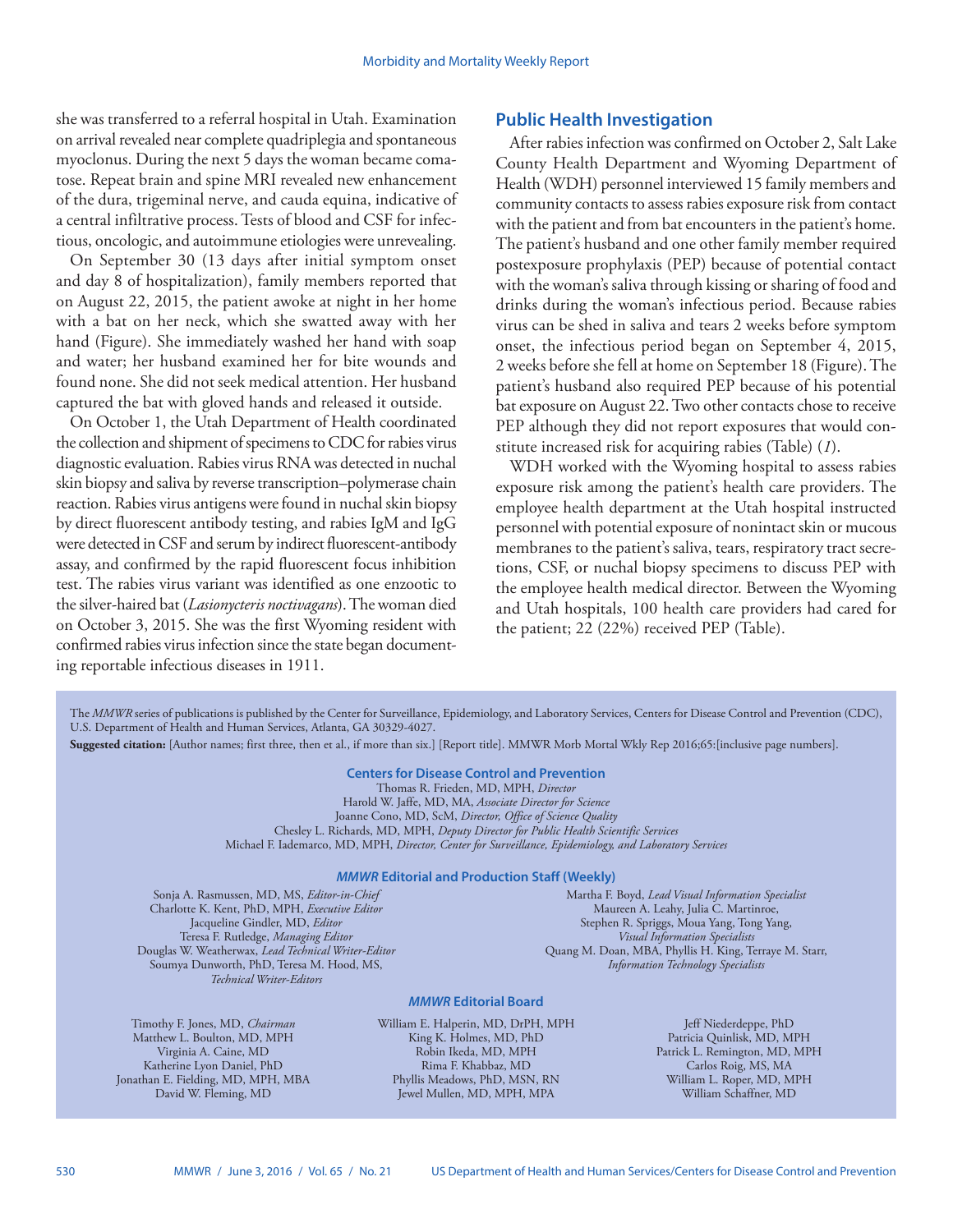

**FIGURE. Timeline of events involving a woman patient with fatal rabies virus infection — Wyoming and Utah, August–October 2015**

**TABLE. Reported reasons for receipt of rabies postexposure prophylaxis (PEP) among 100 hospital care providers and 15 family members and community contacts of a woman patient with fatal rabies virus infection — Wyoming and Utah, 2015**

| <b>Reason for receiving PEP</b>                       | Hospital care<br>providers<br>No. (%) | <b>Family members and</b><br>community contacts<br>No. (%) |
|-------------------------------------------------------|---------------------------------------|------------------------------------------------------------|
| Possible exposure to patient saliva, sputum, or tears |                                       |                                                            |
| Nonintact skin                                        | 3(3)                                  | $0 (-)$                                                    |
| Mucous membranes                                      | 4(4)                                  | $2(13)*$                                                   |
| Both nonintact skin and mucous<br>membranes           | 3(3)                                  | $0 (-)$                                                    |
| Intact skin <sup>†</sup>                              | 2(2)                                  | $0 (-)$                                                    |
| Bat contact at the patient's home                     | N/A                                   | $1(7)^{*}$                                                 |
| No reported exposure but chose<br>to receive PEP      | 10 (10)                               | 2(13)                                                      |
| <b>Total</b>                                          | 22(22)                                | 4 (27)                                                     |

**Abbreviation:** N/A = not applicable.

\* The patient's husband had both possible mucous membrane exposure to patient saliva, sputum, or tears, and possible bat contact at the patient's home. † Not considered an exposure requiring PEP by the Advisory Committee on Immunization Practices. CDC. Human rabies prevention—United States, 2008: recommendations of the Advisory Committee on Immunization Practices. MMWR Recomm Rep 2008;57(No. RR-3).

During further interviews with the patient's family, local public health workers and WDH learned that the patient's husband had consulted a county weed and invasive species authority about the bat incident during the week after it occurred, but he was neither informed about the risk for rabies exposure nor referred to medical or public health officials. The family also reported that during the multiple years they had owned their home, they had often seen bats outside and under the eaves of the home, and that the patient and her husband had occasionally encountered bats inside the home. They reported having contacted multiple authorities from local wildlife, invasive species, and health agencies about bat removal over the years, but said they had never received information concerning rabies.

On October 2, 2015, WDH issued a press release with recommendations for preventing rabies, including when to seek medical attention for possible rabies exposure. WDH staff members also contacted county authorities to provide information regarding rabies risk and ensure that correct referrals to public health agencies would be made in the future.

## **Discussion**

Rabies is a nearly universally fatal zoonotic disease caused by infection with viruses of the genus *Lyssavirus* and characterized by acute progressive encephalitis (*2*). Rabies virus is usually transmitted by an animal bite, and is preventable if exposed persons receive appropriate PEP, which includes thorough wound cleansing, human rabies immunoglobulin, and 4 doses of inactivated rabies vaccine on days 0, 3, 7, and 14 (*3*).

Human rabies presents a diagnostic challenge because of its rare occurrence in the United States and varied clinical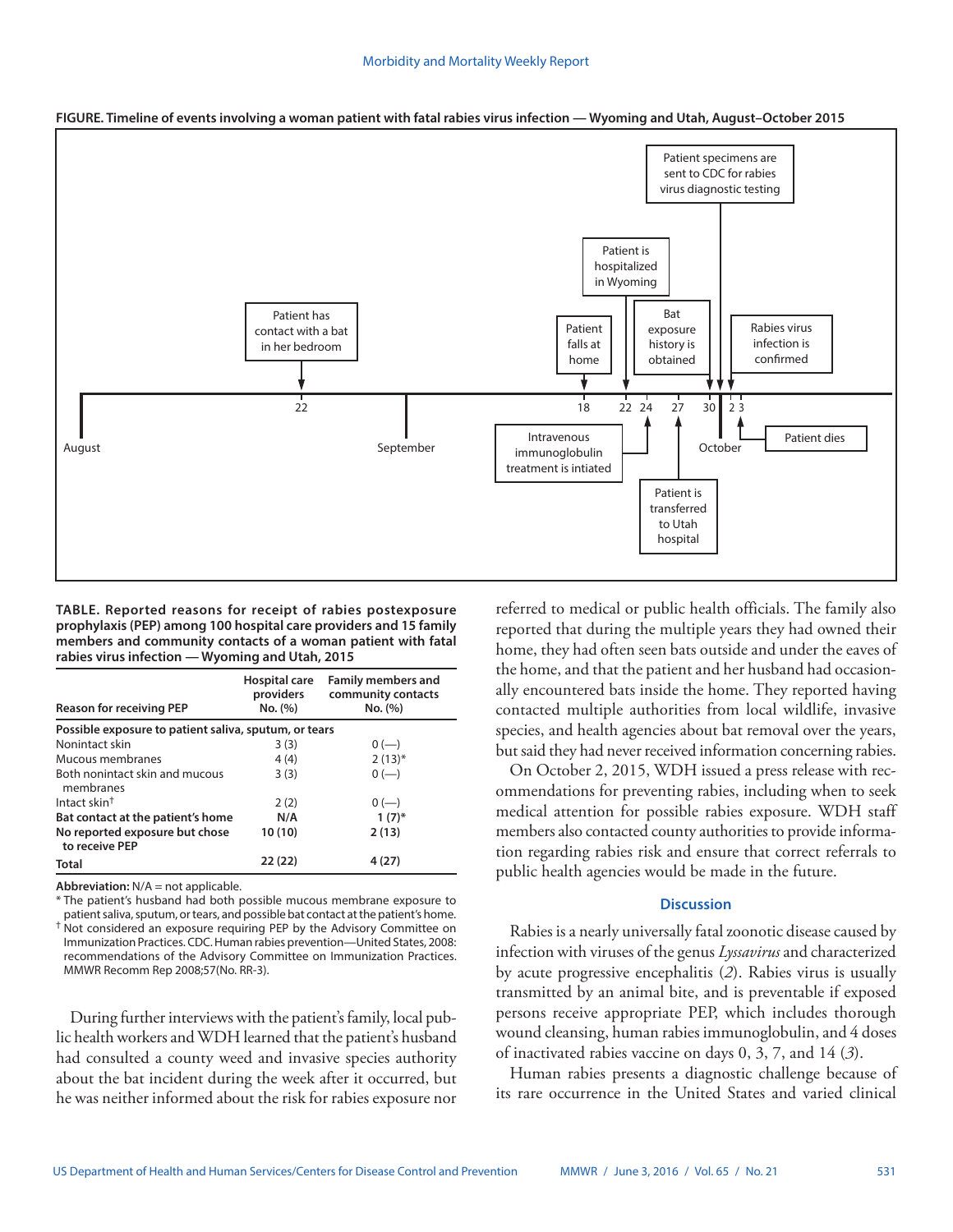presentations; symptoms can be difficult to distinguish from Guillain-Barré syndrome (*2*). Although the patient had prominent dysphagia, a symptom that is rare in other etiologies of encephalitis (*4*), diagnosis was complicated by her preexisting dementia and acute urinary tract infection, both of which might have explained some of her symptoms. In this case, the history of bat exposure was critical in leading clinicians to consider a diagnosis of rabies; however, because a history of animal bite cannot be documented in the majority of rabies cases in the United States (*5*), clinicians should consider a diagnosis of rabies infection in any patient with acute unexplained encephalitis (*6*).

The prolonged hospitalization of the patient described in this report raised concerns about possible exposures among health care providers. PEP is only indicated for health care providers who have mucous membrane or open skin contact with saliva, tears, or nervous tissue (*1*). Consistent adherence to standard precautions among providers could have reduced the need for PEP (*1*,*6*,*7*). The Hospital Infection Control Practices Advisory Committee recommends standard precautions for all hospitalized patients, including situations in which a transmissible infectious disease is not initially suspected (*7*).

The patient described in this report likely acquired rabies through the reported bat exposure in the home. During recent decades, most domestically acquired human rabies cases have been associated with bat exposures, either by history of bat contact or infection with bat-associated rabies virus variants (*6*,*8*); however, in the majority of these cases, no bite was reported (*5*,*8*). Because bat bites can cause limited injury and therefore can be difficult to detect (*9*), the Advisory Committee on Immunization Practices recommends that any person with direct bat contact or who might be unaware of bat contact (e.g., awakening with a bat in the room) undergo evaluation for rabies virus exposure (*1*).

In this case, the patient and her husband, her primary caregiver, were unaware of the risk for rabies in the absence of a visible bite wound, did not seek medical evaluation, and did not receive PEP. The reported multiple past telephone calls by the patient's family to local authorities regarding bats represent missed opportunities to provide rabies education. Similar missed opportunities were reported in a previous human rabies case in the United States (*10*). These cases indicate the need to not only increase public awareness of rabies transmission risk from bat exposure, but also the need to educate public agencies outside of the public health domain to ensure that they can provide accurate information and proper referrals.

#### **Summary**

#### What is already known about this topic?

Rabies is a nearly universally fatal zoonotic disease, but is preventable if exposed persons receive postexposure prophylaxis (PEP). During recent decades, most domestically acquired human rabies cases in the United States have been associated with bat exposures; however, in the majority of these cases, no bite was reported.

### What is added by this report?

In 2015, a Wyoming woman aged 77 years died from infection with a rabies virus variant enzootic to the silver-haired bat. The patient had contact with a bat while sleeping, but she and her husband, her primary caregiver, were unaware of the risk for rabies in the absence of a visible bite wound; they did not seek medical evaluation or receive PEP after the incident. The patient's family had reportedly contacted several local agencies about bats near their home over multiple years, but had not been informed about the risk for rabies.

## What are the implications for public health practice?

Public understanding of rabies exposure risk from bat contact needs to be improved. Cooperation among public health and other agencies can aid in referring persons with potential bat exposure for rabies risk assessment.

## **Acknowledgments**

Cindy Herrera, Julie Twist, Fremont County Health Department, Wyoming.

Corresponding author: Alexia Harrist, [alexia.harrist@wyo.gov](mailto:alexia.harrist@wyo.gov), 307-777-5532.

#### **References**

- 1. Manning SE, Rupprecht CE, Fishbein D, et al. Human rabies prevention—United States, 2008: recommendations of the Advisory Committee on Immunization Practices. MMWR Recomm Rep 2008;57(No. RR-3).
- 2. Hemachudha T, Laothamatas J, Rupprecht CE. Human rabies: a disease of complex neuropathogenetic mechanisms and diagnostic challenges. Lancet Neurol 2002;1:101–9. [http://dx.doi.org/10.1016/S1474-4422\(02\)00041-8](http://dx.doi.org/10.1016/S1474-4422(02)00041-8)
- 3. Rupprecht CE, Briggs D, Brown CM, et al. Use of a reduced (4-dose) vaccine schedule for postexposure prophylaxis to prevent human rabies: recommendations of the advisory committee on immunization practices. MMWR Recomm Rep 2010;59(No. RR-2).
- 4. CDC. Recovery of a patient from clinical rabies—California, 2011. MMWR Morb Mortal Wkly Rep 2012;61:61–5.
- 5. Messenger SL, Smith JS, Rupprecht CE. Emerging epidemiology of bat-associated cryptic cases of rabies in humans in the United States. Clin Infect Dis 2002;35:738–47. <http://dx.doi.org/10.1086/342387>

<sup>&</sup>lt;sup>1</sup>Epidemic Intelligence Service, CDC; <sup>2</sup>Wyoming Department of Health; <sup>3</sup>Poxvirus and Rabies Branch, National Center for Emerging and Zoonotic Infectious Diseases, CDC; 4Department of Neurology, University of Utah, Salt Lake City; <sup>5</sup>SageWest Health Care, Lander, Wyoming; <sup>6</sup>Department of Internal Medicine, Division of Infectious Diseases, University of Utah, Salt Lake City; 7Utah Department of Health; 8Salt Lake County Health Department, Utah; 9Department of Internal Medicine, University of Utah, Salt Lake City.